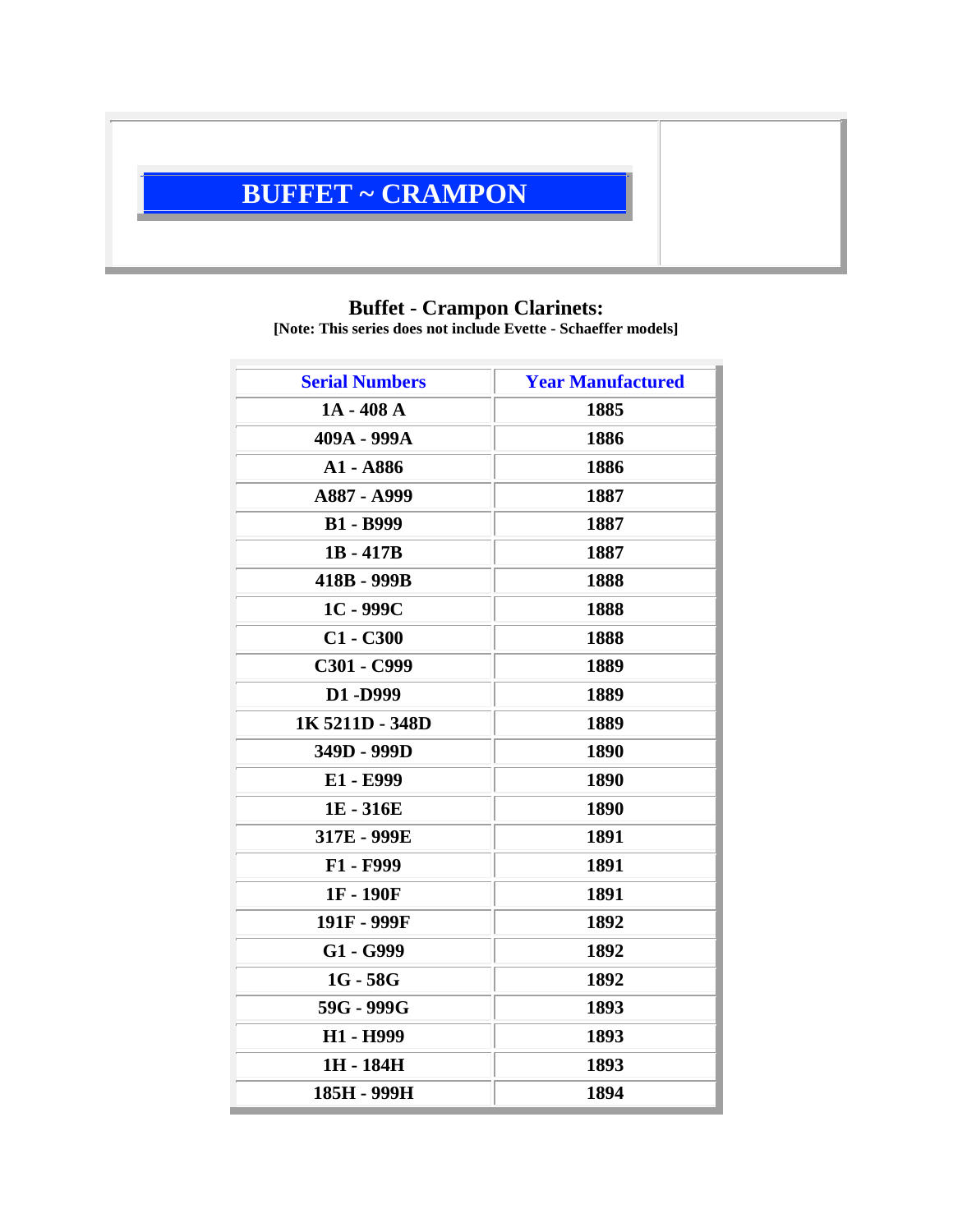| $I1 - 1665$                       | 1894        |
|-----------------------------------|-------------|
| I666-I999                         | 1895        |
| 1I - 999I                         | 1895        |
| $J1 - J617$                       | 1895        |
| J618 - J999                       | 1896        |
| $1J - 999J$                       | 1896        |
| K1 - K514                         | 1896        |
| K515 - K999                       | 1897        |
| 1K - 999K                         | 1897        |
| $L1 - L561$                       | 1897        |
| L562 - L999                       | 1898        |
| 1L - 999L                         | 1898        |
| M1 - M590                         | 1898        |
| M591 - M999                       | 1899        |
| 1M - 999M                         | 1899        |
| $N1 - N440$                       | 1899        |
| N441- N999                        | <b>1900</b> |
| $1N - 999N$                       | 1900        |
| $01 - 0521$                       | 1900        |
| 0522 - 0999                       | 1901        |
| $10 - 9990$                       | 1901        |
| P1 - P999                         | 1901        |
| $1P - 374P$                       | 1901        |
| 375P - 999P                       | 1902        |
| R <sub>1</sub> - R <sub>999</sub> | 1902        |
| $1R - 404R$                       | 1902        |
| 405R - 999R                       | 1903        |
| S1 - S999                         | 1903        |
| <b>1S - 999S</b>                  | 1903        |
| T1 - T40                          | 1903        |
| Т41 - Т999                        | 1904        |
| 621T - 999T                       | 1904        |
| U1 - U999                         | 1904        |
| $1U - 81U$                        | 1904        |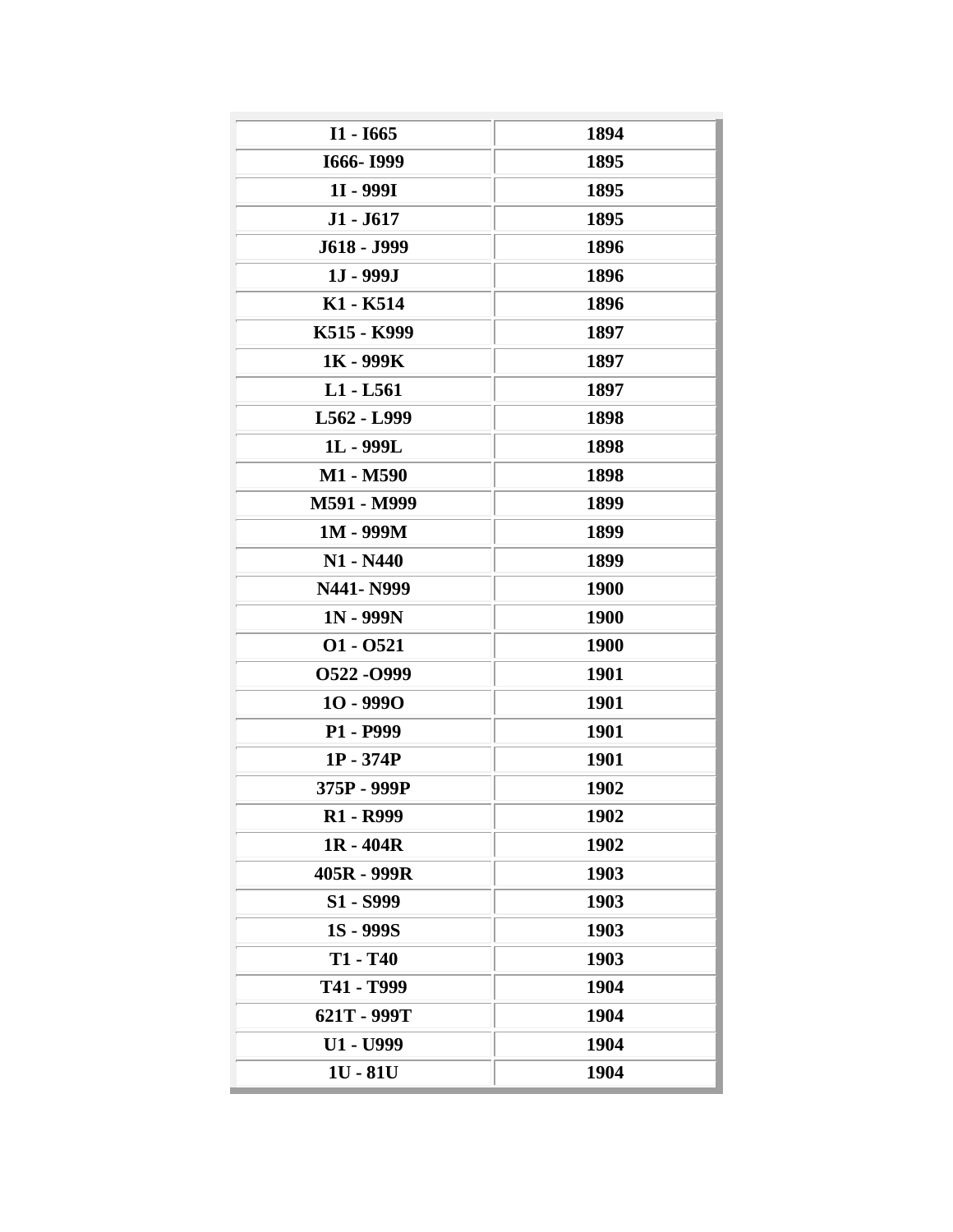| 82U - 999U    | 1905        |
|---------------|-------------|
| V1 - V999     | 1905        |
| $1V - 751V$   | 1905        |
| 752V - 999V   | 1906        |
| X1 - X999     | 1906        |
| $1X - 999X$   | 1906        |
| Y1 - Y840     | 1906        |
| Y841 - Y999   | 1907        |
| $1Y - 999Y$   | 1907        |
| Z1 - Z999     | 1907        |
| $1Z - 812Z$   | 1907        |
| 813Z - 999Z   | 1908        |
| 1A1 - 1A999   | 1908        |
| 2A1 - 2A999   | 1908        |
| 1B1 - 1B999   | 1908        |
| 2B1 - 2B60    | 1908        |
| 2B61 - 2B999  | 1909        |
| 1C1-1C999     | 1909        |
| 2C1-2C999     | 1909        |
| $1D1 - 1D67$  | 1909        |
| 1D68 - 1D999  | 1910        |
| 2D1 - 2D999   | 1910        |
| 1E1 - 1E901   | <b>1910</b> |
| 1E902 - 1E999 | 1911        |
| 2E1 - 2E999   | 1911        |
| 1F1-1F999     | 1911        |
| 2F1-2F763     | 1911        |
| 2F764 - 2F999 | 1912        |
| 1G1 - 1G999   | 1912        |
| 2G1 - 2G999   | 1912        |
| 1H1 - 1H500   | 1912        |
| 1H501 - 1H999 | 1913        |
| 2H1 - 2H999   | 1913        |
| 112 - 11999   | 1913        |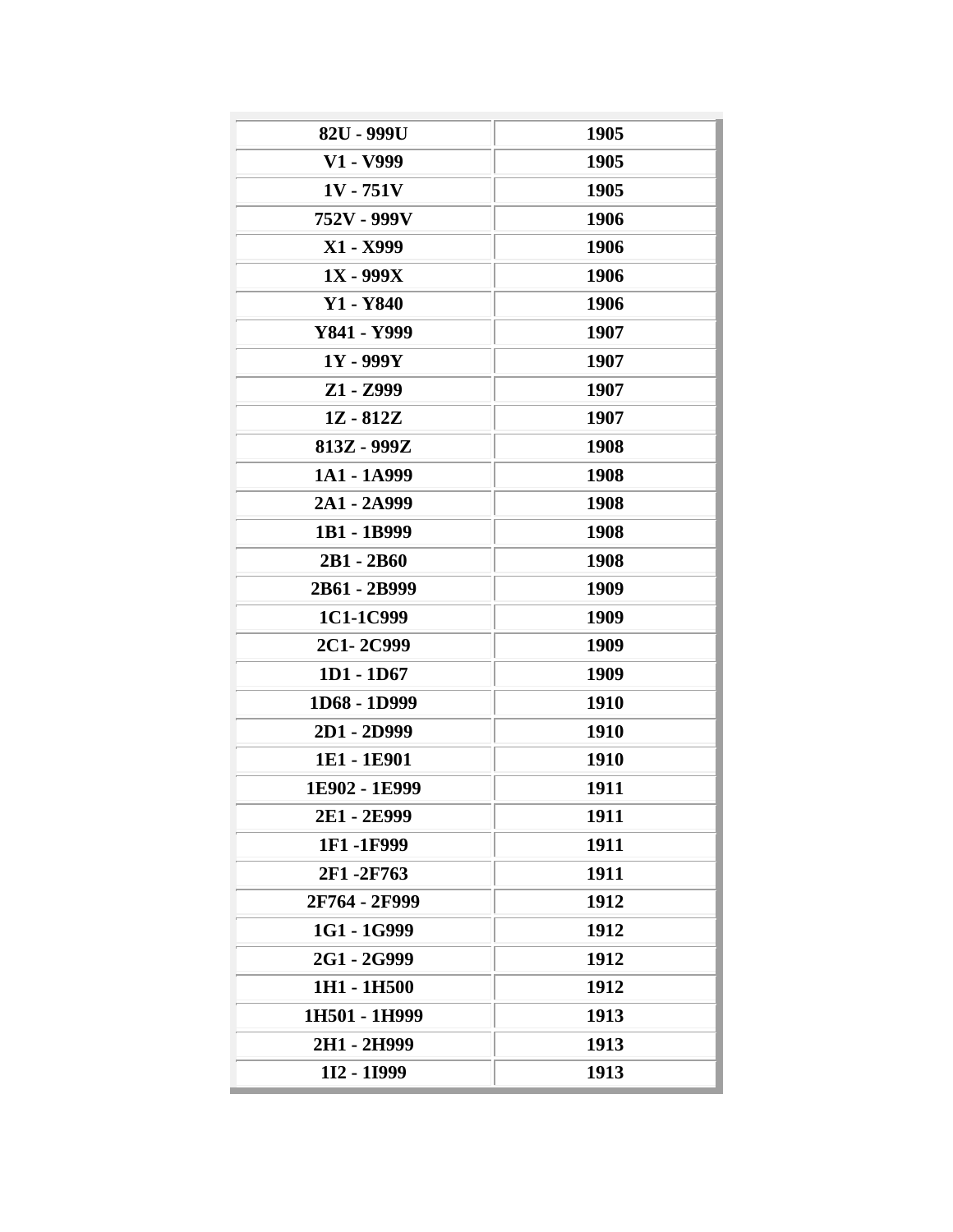| 2I1 - 413I1        | 1913 |
|--------------------|------|
| 225J1 - 999J1      | 1914 |
| 414I1 - 999I1      | 1914 |
| $1J1 - 1J999$      | 1914 |
| $2J1 - 224J1$      | 1914 |
| 2J225 - 2J999      | 1915 |
| 1K1 - 1K341        | 1915 |
| 1K342 - 1K999      | 1916 |
| 2K1 - 2K460        | 1916 |
| 2K461 - 2K999      | 1917 |
| 1L11 - 1L521       | 1917 |
| 1L522 - 1L999      | 1918 |
| 2L1 - 2L661        | 1918 |
| 2L662 - 2L999      | 1919 |
| 1M1 - 1M800        | 1919 |
| 1M801 - 1M999      | 1920 |
| 2M1 - 2M999        | 1920 |
| 1N1 - 1N515        | 1920 |
| 1N516 - 1N999      | 1921 |
| 2N1 - 2N999        | 1921 |
| 101 - 10193        | 1921 |
| 10194 - 10999      | 1922 |
| $201 - 20168$      | 1922 |
| 20169 - 20999      | 1923 |
| 1P1 - 1P999        | 1923 |
| 2P1 - 1P536        | 1923 |
| 2P537 - 2P999      | 1924 |
| 1R1 - 1R999        | 1924 |
| 2R1 - 2R226        | 1924 |
| 2R227 - 2R999      | 1925 |
| <b>1S1 - 1S876</b> | 1925 |
| 1S877 - 1S999      | 1926 |
| 2S1 - 2S999        | 1926 |
| 1T1 - 1T508        | 1926 |
|                    |      |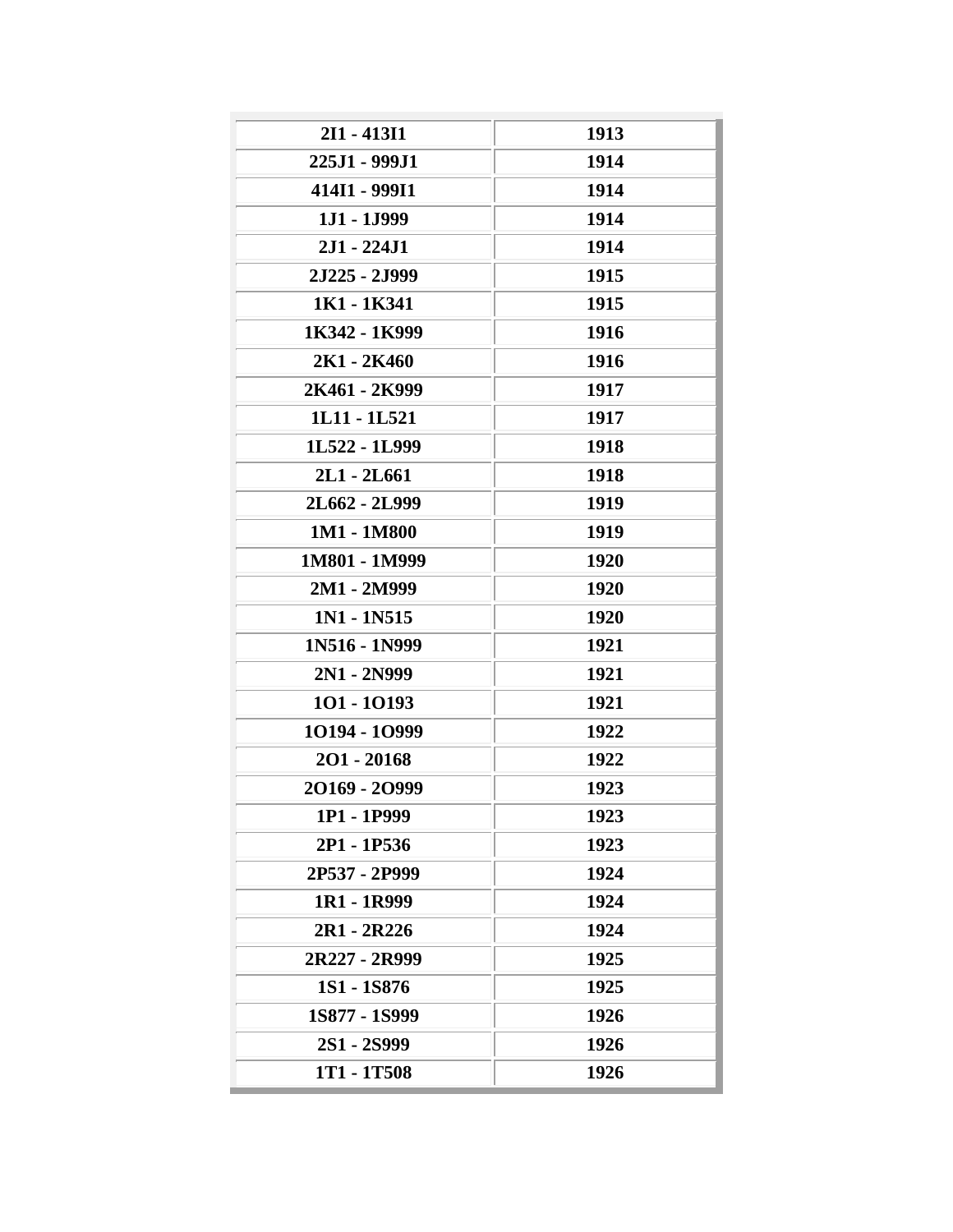| 1T509 - 1T542         | 1927        |
|-----------------------|-------------|
| $1 - 2500$            | 1928        |
| 2501 - 4999           | 1929        |
| 5000 - 7499           | 1930        |
| 7500 - 9999           | 1931        |
| $10,000 - 12,500$     | 1932        |
| $12,501 - 15,000$     | 1933        |
| 15,001 - 18,000       | 1934        |
| $18,001 - 20,000$     | 1935        |
| 20,001 - 22,000       | 1936        |
| 22,001 - 24,000       | 1937        |
| 24,001 - 26,000       | 1938        |
| 26,001 - 27,000       | 1939        |
| 27,001 - 28,000       | 1945        |
| Approx. 3000 per Year | 1945 - 1957 |
| 58,835 - 59143        | 1958        |
| 58,835 - 59143        | 1958        |
| 59,144 - 62,457       | 1959        |
| $62,458 - 65,958$     | 1960        |
| 65,959 - 69,717       | 1961        |
| 69,718 - 75,319       | 1962        |
| 75,320 - 78,093       | 1963        |
| 78,094 - 93,203       | 1964 - 1966 |
| 93,204 - 99,331       | 1967        |
| 99,332 - 105,617      | 1968        |
| 105,618 - 114,416     | 1969        |
| 111,417 - 117,747     | 1970        |
| 117,748 - 126,209     | 1971        |
| 126,210 - 133,903     |             |
|                       | 1972        |
| 133,904 - 143,517     | 1973        |
| 143,518 - 153,323     | 1974        |
| 153,324 - 163,567     | 1975        |
| 163,568 - 173,826     | 1976        |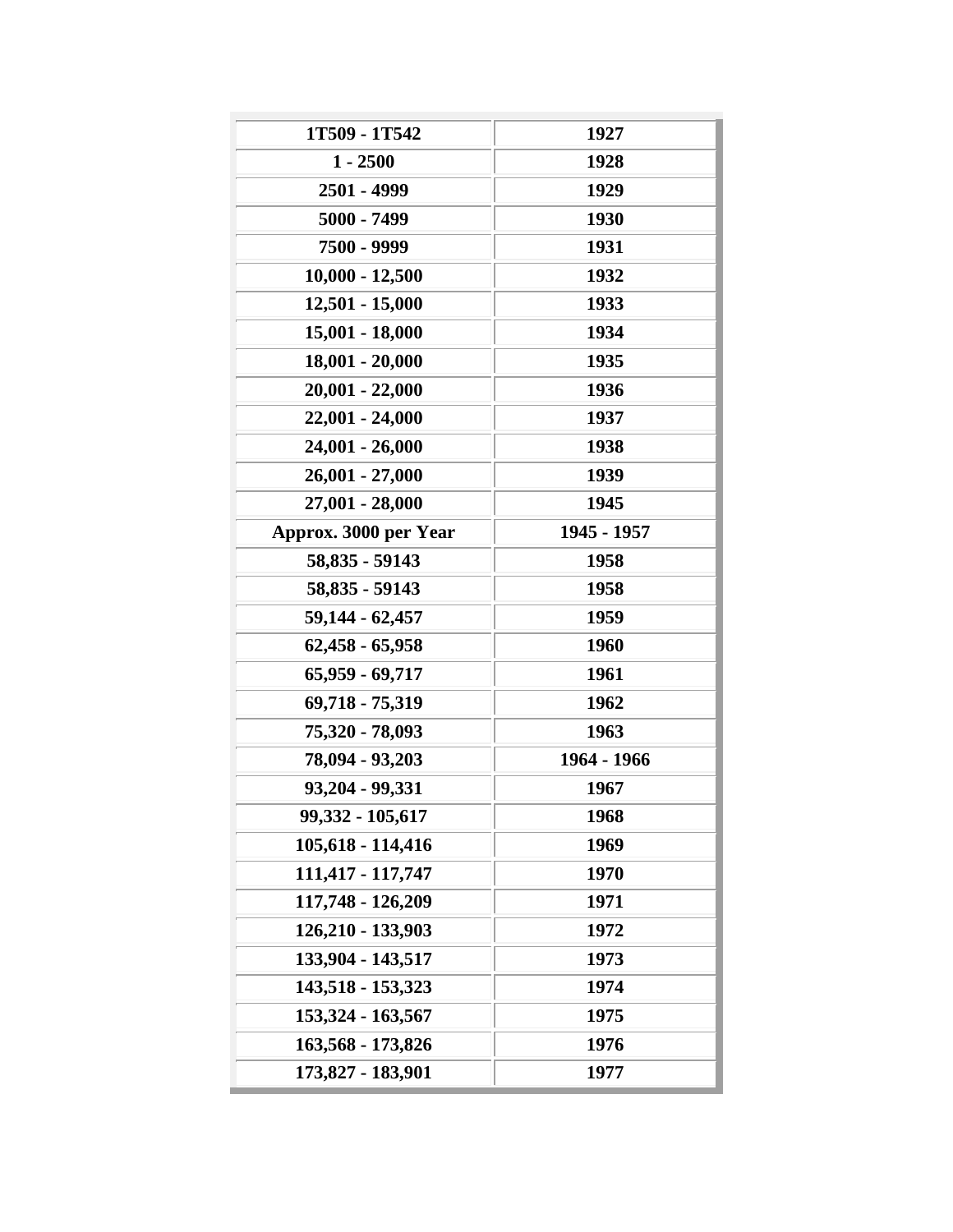| 183,902 - 191,872   | 1978 |
|---------------------|------|
| 191,873 - 201,531   | 1979 |
| 201,532 - 210,652   | 1980 |
| 210,653 - 221,260   | 1981 |
| 221,261 - 234,695   | 1982 |
| 234,696 - 250,371   | 1983 |
| 250,372 - 266,396   | 1984 |
| 266, 397 - 277, 482 | 1985 |
| 277,483 -292,267    | 1986 |
| 292,268 - 302,623   | 1987 |
| 302,624 - 312,699   | 1988 |
| 312,700 - 324,769   | 1989 |
| 324,770 - 337,910   | 1990 |
| 337,911 - 352,250   | 1991 |
| 352,251 - 367,799   | 1992 |
| 367,800 - 379,340   | 1993 |
| 379,341 - 394,000   | 1994 |
| 394,001 - 408,000   | 1995 |
| 408001 -            | 1996 |
|                     |      |

## **Buffet E-13 Clarinets:**

| <b>Serial Numbers</b> | <b>Year Manufactured</b> |
|-----------------------|--------------------------|
| $10,109 - 16,377$     | 1961 - 1966              |
| $16,378 - 23,007$     | 1966 - 1969              |
| 23,008 - 29,623       | 1969 - 1973              |
| 29,624 - 32,167       | 1973 - 1975              |
| $32,168 - 42,803$     | 1975 - 1977              |
| 42,804 - 49,092       | 1977 - 1979              |
| 49,093 - 56,536       | 1979 - 1981              |
| 56,537 - 62,684       | 1981 - 1983              |
| $62,685 - 70,191$     | 1983 - 1987              |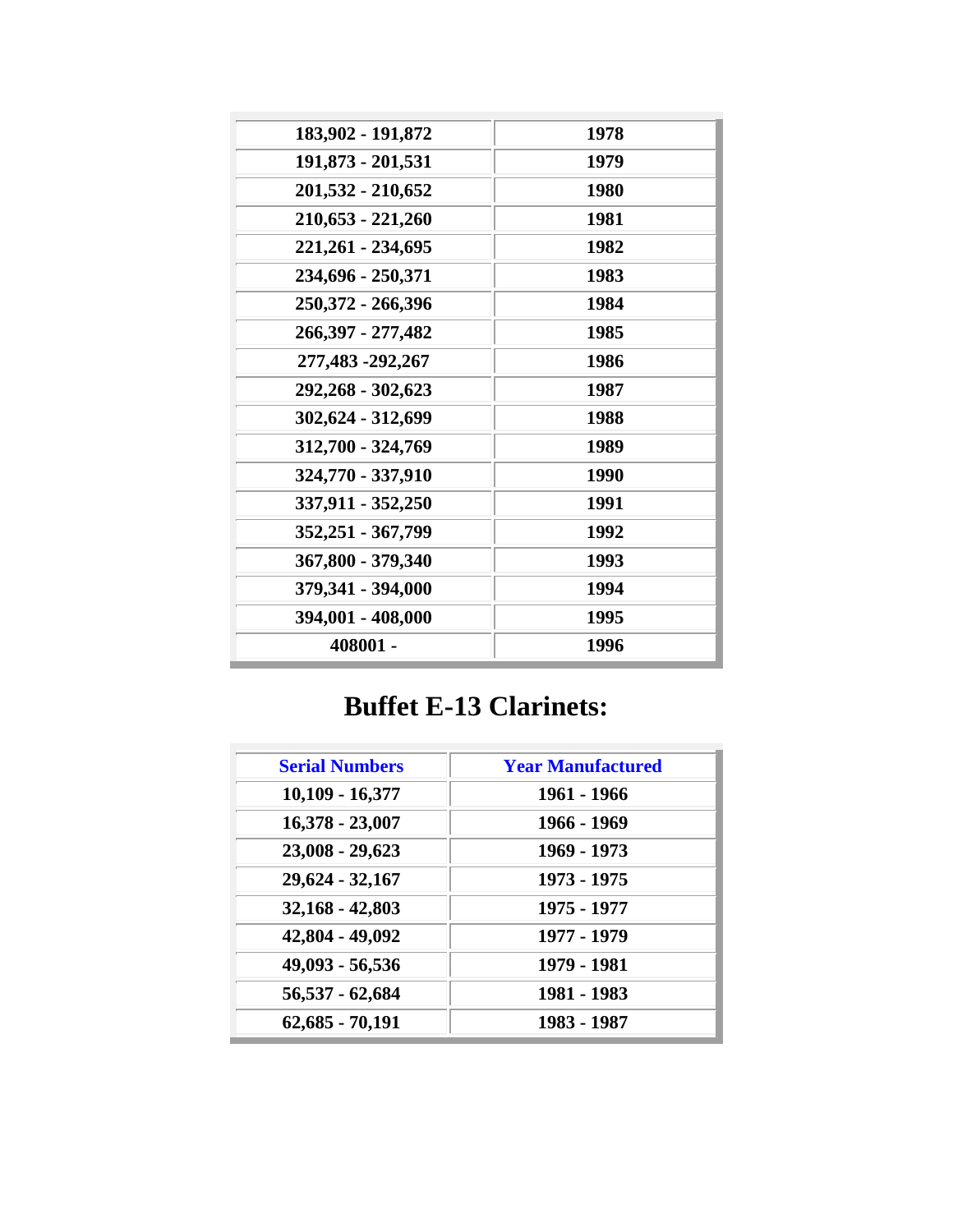| <b>Serial Numbers (Approx.)</b> | <b>Year Manufactured</b> |
|---------------------------------|--------------------------|
| 19,500 - 19999                  | 1910                     |
| 20,000 - 20,499                 | 1911                     |
| 20,500 - 20,999                 | 1912                     |
| 21,000 - 21,499                 | 1913                     |
| 21,500 - 21,999                 | 1914                     |
| 22,000 - 22,499                 | 1915                     |
| 22,500 - 22,999                 | 1916                     |
| 23,000 - 23,499                 | 1917                     |
| 23,500 - 23,999                 | 1918                     |
| 24,000 - 24,499                 | 1919                     |
| 24,500 - 24,999                 | 1920                     |
| 25,000 - 25,499                 | 1921                     |
| 25,500 - 25,999                 | 1922                     |
| 26,000 - 26,499                 | 1923                     |
| 26,500 - 26,999                 | 1924                     |
| 27,000 - 27,499                 | 1925                     |
| 27,500 - 27,999                 | 1926                     |
| 28,000 - 28,499                 | 1927                     |

### **Evette - Schaeffer Clarinets:**

# **Buffet Harmony Clarinets:**

| <b>Serial Numbers</b> | <b>Year Manufactured</b> |
|-----------------------|--------------------------|
| 19,506 - 19,578       | 1950                     |
| 19,579 - 19,638       | 1951                     |
| 19,639 - 19,680       | 1952                     |
| 19,681 - 19,781       | 1953                     |
| 19,782 - 19,965       | 1954                     |
| 19,966 - 20,091       | 1955                     |
| 20,092 - 20,154       | 1956                     |
| $20,155 - 20,237$     | 1957                     |
| 20,238 - 20,401       | 1958                     |
| $20,402 - 20,502$     | 1959                     |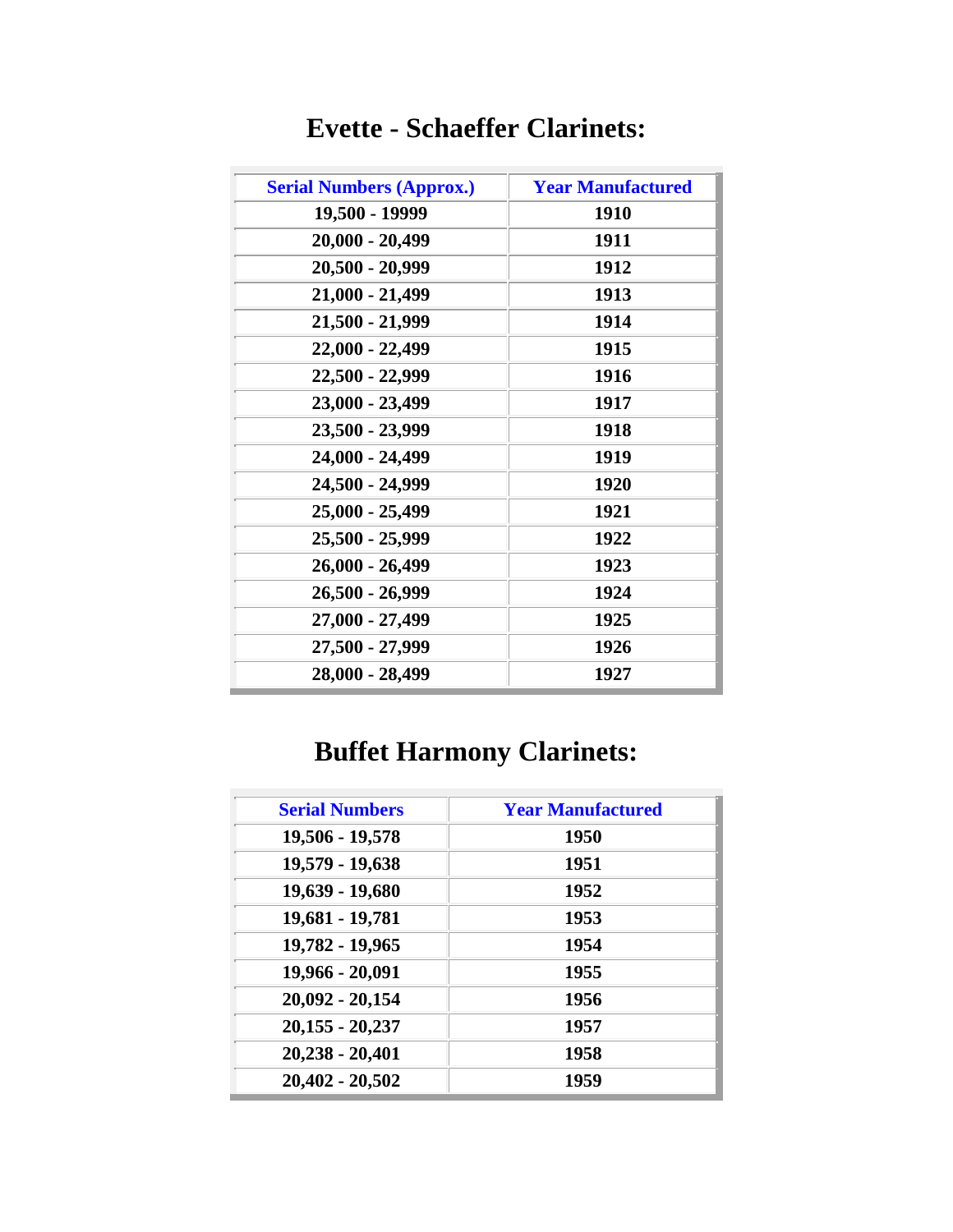| 20,512 - 20,692<br>1961<br>20,693 - 20,775<br>1962<br>20,776 - 20,854<br>1963<br>20,855 - 20,911<br>1964<br>20,912 - 21,054<br>1965<br>$21,055 - 21,209$<br>1966<br>$21,210 - 21,358$<br>1967<br>21,359 - 21,432<br>1968<br>$21,433 - 21,500$<br>1969<br>$21,501 - 21,557$<br>1970<br>$21,558 - 21,627$<br>1971<br>$21,628 - 21,702$<br>1972<br>$21,703 - 21,796$<br>1973<br>21,797 - 21,953<br>1974<br>21,954 - 21,999<br>1975<br>22,000 - 22,114<br>1976<br>$22,115 - 22,233$<br>1977<br>22,234 - 22,350<br>1978<br>22,351 - 22,461<br>1979<br>22,462 - 22,535<br>1980<br>22,536 - 22,692<br>1981<br>22,693 - 22,859<br>1982<br>22,860 - 23,059<br>1983<br>23,060 - 23,374<br>1984<br>23, 275 - 23, 462<br>1985<br>23,463 - 23,619<br>1986<br>23,620 - 23,875<br>1987<br>23,876 24,190<br>1988<br>24,191 - 24,508<br>1989<br>24,509 25,221<br>1990<br>25,222 - 26,077<br>1991<br>26,078 - 26,734<br>1992 |                   |      |
|------------------------------------------------------------------------------------------------------------------------------------------------------------------------------------------------------------------------------------------------------------------------------------------------------------------------------------------------------------------------------------------------------------------------------------------------------------------------------------------------------------------------------------------------------------------------------------------------------------------------------------------------------------------------------------------------------------------------------------------------------------------------------------------------------------------------------------------------------------------------------------------------------------|-------------------|------|
|                                                                                                                                                                                                                                                                                                                                                                                                                                                                                                                                                                                                                                                                                                                                                                                                                                                                                                            | $20,503 - 20,511$ | 1960 |
|                                                                                                                                                                                                                                                                                                                                                                                                                                                                                                                                                                                                                                                                                                                                                                                                                                                                                                            |                   |      |
|                                                                                                                                                                                                                                                                                                                                                                                                                                                                                                                                                                                                                                                                                                                                                                                                                                                                                                            |                   |      |
|                                                                                                                                                                                                                                                                                                                                                                                                                                                                                                                                                                                                                                                                                                                                                                                                                                                                                                            |                   |      |
|                                                                                                                                                                                                                                                                                                                                                                                                                                                                                                                                                                                                                                                                                                                                                                                                                                                                                                            |                   |      |
|                                                                                                                                                                                                                                                                                                                                                                                                                                                                                                                                                                                                                                                                                                                                                                                                                                                                                                            |                   |      |
|                                                                                                                                                                                                                                                                                                                                                                                                                                                                                                                                                                                                                                                                                                                                                                                                                                                                                                            |                   |      |
|                                                                                                                                                                                                                                                                                                                                                                                                                                                                                                                                                                                                                                                                                                                                                                                                                                                                                                            |                   |      |
|                                                                                                                                                                                                                                                                                                                                                                                                                                                                                                                                                                                                                                                                                                                                                                                                                                                                                                            |                   |      |
|                                                                                                                                                                                                                                                                                                                                                                                                                                                                                                                                                                                                                                                                                                                                                                                                                                                                                                            |                   |      |
|                                                                                                                                                                                                                                                                                                                                                                                                                                                                                                                                                                                                                                                                                                                                                                                                                                                                                                            |                   |      |
|                                                                                                                                                                                                                                                                                                                                                                                                                                                                                                                                                                                                                                                                                                                                                                                                                                                                                                            |                   |      |
|                                                                                                                                                                                                                                                                                                                                                                                                                                                                                                                                                                                                                                                                                                                                                                                                                                                                                                            |                   |      |
|                                                                                                                                                                                                                                                                                                                                                                                                                                                                                                                                                                                                                                                                                                                                                                                                                                                                                                            |                   |      |
|                                                                                                                                                                                                                                                                                                                                                                                                                                                                                                                                                                                                                                                                                                                                                                                                                                                                                                            |                   |      |
|                                                                                                                                                                                                                                                                                                                                                                                                                                                                                                                                                                                                                                                                                                                                                                                                                                                                                                            |                   |      |
|                                                                                                                                                                                                                                                                                                                                                                                                                                                                                                                                                                                                                                                                                                                                                                                                                                                                                                            |                   |      |
|                                                                                                                                                                                                                                                                                                                                                                                                                                                                                                                                                                                                                                                                                                                                                                                                                                                                                                            |                   |      |
|                                                                                                                                                                                                                                                                                                                                                                                                                                                                                                                                                                                                                                                                                                                                                                                                                                                                                                            |                   |      |
|                                                                                                                                                                                                                                                                                                                                                                                                                                                                                                                                                                                                                                                                                                                                                                                                                                                                                                            |                   |      |
|                                                                                                                                                                                                                                                                                                                                                                                                                                                                                                                                                                                                                                                                                                                                                                                                                                                                                                            |                   |      |
|                                                                                                                                                                                                                                                                                                                                                                                                                                                                                                                                                                                                                                                                                                                                                                                                                                                                                                            |                   |      |
|                                                                                                                                                                                                                                                                                                                                                                                                                                                                                                                                                                                                                                                                                                                                                                                                                                                                                                            |                   |      |
|                                                                                                                                                                                                                                                                                                                                                                                                                                                                                                                                                                                                                                                                                                                                                                                                                                                                                                            |                   |      |
|                                                                                                                                                                                                                                                                                                                                                                                                                                                                                                                                                                                                                                                                                                                                                                                                                                                                                                            |                   |      |
|                                                                                                                                                                                                                                                                                                                                                                                                                                                                                                                                                                                                                                                                                                                                                                                                                                                                                                            |                   |      |
|                                                                                                                                                                                                                                                                                                                                                                                                                                                                                                                                                                                                                                                                                                                                                                                                                                                                                                            |                   |      |
|                                                                                                                                                                                                                                                                                                                                                                                                                                                                                                                                                                                                                                                                                                                                                                                                                                                                                                            |                   |      |
|                                                                                                                                                                                                                                                                                                                                                                                                                                                                                                                                                                                                                                                                                                                                                                                                                                                                                                            |                   |      |
|                                                                                                                                                                                                                                                                                                                                                                                                                                                                                                                                                                                                                                                                                                                                                                                                                                                                                                            |                   |      |
|                                                                                                                                                                                                                                                                                                                                                                                                                                                                                                                                                                                                                                                                                                                                                                                                                                                                                                            |                   |      |
|                                                                                                                                                                                                                                                                                                                                                                                                                                                                                                                                                                                                                                                                                                                                                                                                                                                                                                            |                   |      |
|                                                                                                                                                                                                                                                                                                                                                                                                                                                                                                                                                                                                                                                                                                                                                                                                                                                                                                            |                   |      |

**Buffet Oboes:**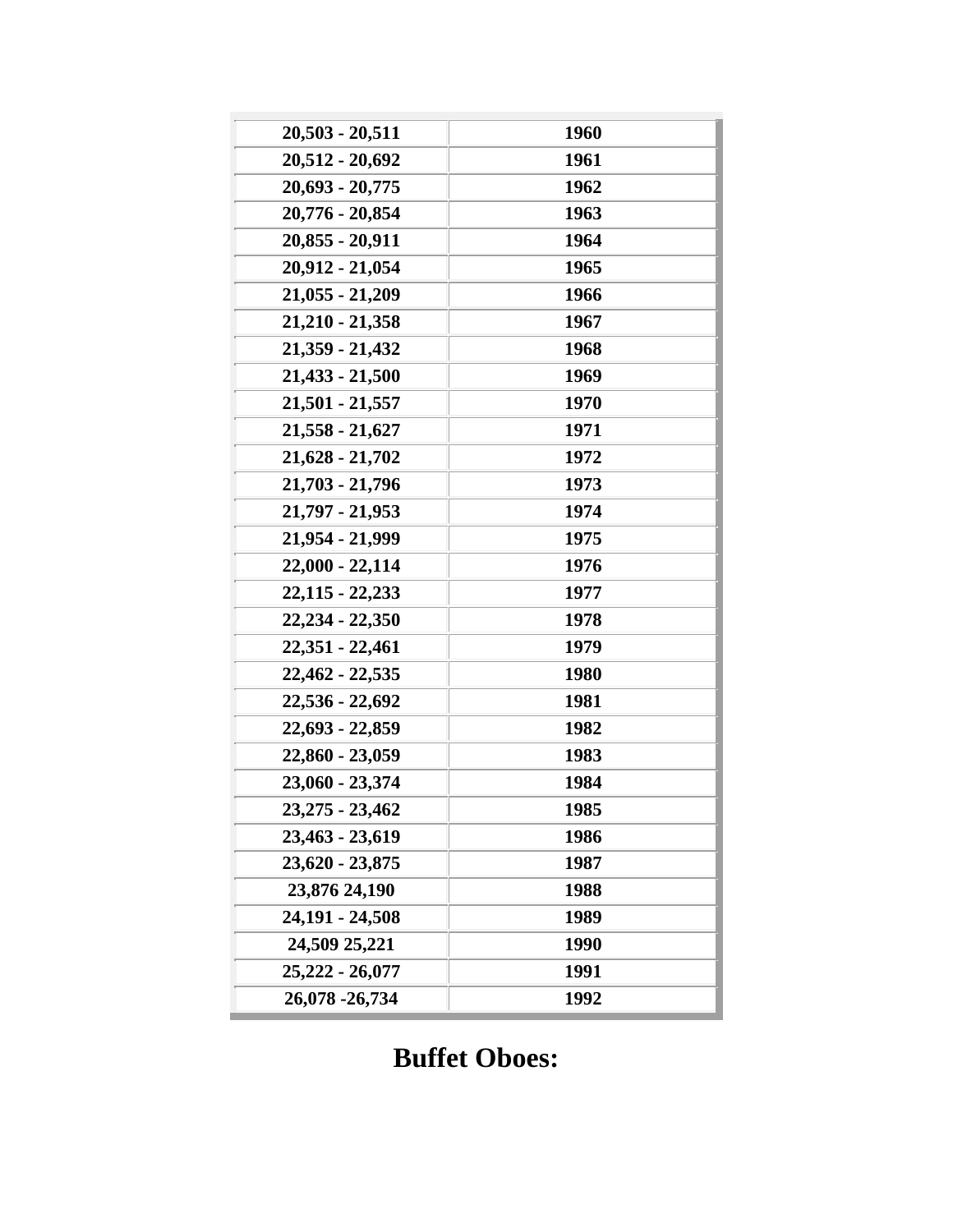| <b>Serial Numbers</b><br>Year<br>$10 - 248$<br>1885<br>$250 - 809$<br>1886<br>810 - 1409<br>1887<br>1410 - 1969<br>1888<br>1970 - 2549<br>1889<br>2550 - 3049<br><b>1890</b><br>3050 - 3589<br>1891<br>3590 - 4129<br>1892<br>4130 - 4599<br>1893<br>4600 - 5129<br>1894<br>5130 - 5959<br>1895<br>5960 - 6789<br>1896<br>6790 - 7959<br>1897<br>7960 - 8699<br>1898<br>8700 - 9159<br>1899<br>9160 - 9779<br><b>1900</b><br>$9780 - 028$<br><b>1901</b><br>$029 - 080$<br>1902<br>1903<br>$081 - 0122$<br>$0123 - 0166$<br>1904<br>1905<br>$0167 - 0188$<br>$0189 - 0264$<br>1906<br>$0265 - 0309$<br>1907<br>1908<br>$0310 - 0358$<br>$0359 - 0405$<br>1909<br>$0406 - 0475$<br><b>1910</b><br>$0476 - 0526$<br>1911<br>$0527 - 0578$<br>1912<br>1913<br>$0579 - 0655$<br>$0656 - 0660$<br>1914<br>$0661 - 0677$<br>1915<br>$0678 - 0701$<br>1916<br>0702 - 0737<br>1917<br>1919<br>0738 - 0788 |             |      |
|---------------------------------------------------------------------------------------------------------------------------------------------------------------------------------------------------------------------------------------------------------------------------------------------------------------------------------------------------------------------------------------------------------------------------------------------------------------------------------------------------------------------------------------------------------------------------------------------------------------------------------------------------------------------------------------------------------------------------------------------------------------------------------------------------------------------------------------------------------------------------------------------------|-------------|------|
|                                                                                                                                                                                                                                                                                                                                                                                                                                                                                                                                                                                                                                                                                                                                                                                                                                                                                                   |             |      |
|                                                                                                                                                                                                                                                                                                                                                                                                                                                                                                                                                                                                                                                                                                                                                                                                                                                                                                   |             |      |
|                                                                                                                                                                                                                                                                                                                                                                                                                                                                                                                                                                                                                                                                                                                                                                                                                                                                                                   |             |      |
|                                                                                                                                                                                                                                                                                                                                                                                                                                                                                                                                                                                                                                                                                                                                                                                                                                                                                                   |             |      |
|                                                                                                                                                                                                                                                                                                                                                                                                                                                                                                                                                                                                                                                                                                                                                                                                                                                                                                   |             |      |
|                                                                                                                                                                                                                                                                                                                                                                                                                                                                                                                                                                                                                                                                                                                                                                                                                                                                                                   |             |      |
|                                                                                                                                                                                                                                                                                                                                                                                                                                                                                                                                                                                                                                                                                                                                                                                                                                                                                                   |             |      |
|                                                                                                                                                                                                                                                                                                                                                                                                                                                                                                                                                                                                                                                                                                                                                                                                                                                                                                   |             |      |
|                                                                                                                                                                                                                                                                                                                                                                                                                                                                                                                                                                                                                                                                                                                                                                                                                                                                                                   |             |      |
|                                                                                                                                                                                                                                                                                                                                                                                                                                                                                                                                                                                                                                                                                                                                                                                                                                                                                                   |             |      |
|                                                                                                                                                                                                                                                                                                                                                                                                                                                                                                                                                                                                                                                                                                                                                                                                                                                                                                   |             |      |
|                                                                                                                                                                                                                                                                                                                                                                                                                                                                                                                                                                                                                                                                                                                                                                                                                                                                                                   |             |      |
|                                                                                                                                                                                                                                                                                                                                                                                                                                                                                                                                                                                                                                                                                                                                                                                                                                                                                                   |             |      |
|                                                                                                                                                                                                                                                                                                                                                                                                                                                                                                                                                                                                                                                                                                                                                                                                                                                                                                   |             |      |
|                                                                                                                                                                                                                                                                                                                                                                                                                                                                                                                                                                                                                                                                                                                                                                                                                                                                                                   |             |      |
|                                                                                                                                                                                                                                                                                                                                                                                                                                                                                                                                                                                                                                                                                                                                                                                                                                                                                                   |             |      |
|                                                                                                                                                                                                                                                                                                                                                                                                                                                                                                                                                                                                                                                                                                                                                                                                                                                                                                   |             |      |
|                                                                                                                                                                                                                                                                                                                                                                                                                                                                                                                                                                                                                                                                                                                                                                                                                                                                                                   |             |      |
|                                                                                                                                                                                                                                                                                                                                                                                                                                                                                                                                                                                                                                                                                                                                                                                                                                                                                                   |             |      |
|                                                                                                                                                                                                                                                                                                                                                                                                                                                                                                                                                                                                                                                                                                                                                                                                                                                                                                   |             |      |
|                                                                                                                                                                                                                                                                                                                                                                                                                                                                                                                                                                                                                                                                                                                                                                                                                                                                                                   |             |      |
|                                                                                                                                                                                                                                                                                                                                                                                                                                                                                                                                                                                                                                                                                                                                                                                                                                                                                                   |             |      |
|                                                                                                                                                                                                                                                                                                                                                                                                                                                                                                                                                                                                                                                                                                                                                                                                                                                                                                   |             |      |
|                                                                                                                                                                                                                                                                                                                                                                                                                                                                                                                                                                                                                                                                                                                                                                                                                                                                                                   |             |      |
|                                                                                                                                                                                                                                                                                                                                                                                                                                                                                                                                                                                                                                                                                                                                                                                                                                                                                                   |             |      |
|                                                                                                                                                                                                                                                                                                                                                                                                                                                                                                                                                                                                                                                                                                                                                                                                                                                                                                   |             |      |
|                                                                                                                                                                                                                                                                                                                                                                                                                                                                                                                                                                                                                                                                                                                                                                                                                                                                                                   |             |      |
|                                                                                                                                                                                                                                                                                                                                                                                                                                                                                                                                                                                                                                                                                                                                                                                                                                                                                                   |             |      |
|                                                                                                                                                                                                                                                                                                                                                                                                                                                                                                                                                                                                                                                                                                                                                                                                                                                                                                   |             |      |
|                                                                                                                                                                                                                                                                                                                                                                                                                                                                                                                                                                                                                                                                                                                                                                                                                                                                                                   |             |      |
|                                                                                                                                                                                                                                                                                                                                                                                                                                                                                                                                                                                                                                                                                                                                                                                                                                                                                                   |             |      |
|                                                                                                                                                                                                                                                                                                                                                                                                                                                                                                                                                                                                                                                                                                                                                                                                                                                                                                   |             |      |
|                                                                                                                                                                                                                                                                                                                                                                                                                                                                                                                                                                                                                                                                                                                                                                                                                                                                                                   |             |      |
|                                                                                                                                                                                                                                                                                                                                                                                                                                                                                                                                                                                                                                                                                                                                                                                                                                                                                                   |             |      |
|                                                                                                                                                                                                                                                                                                                                                                                                                                                                                                                                                                                                                                                                                                                                                                                                                                                                                                   |             |      |
|                                                                                                                                                                                                                                                                                                                                                                                                                                                                                                                                                                                                                                                                                                                                                                                                                                                                                                   | 0789 - 0792 | 1920 |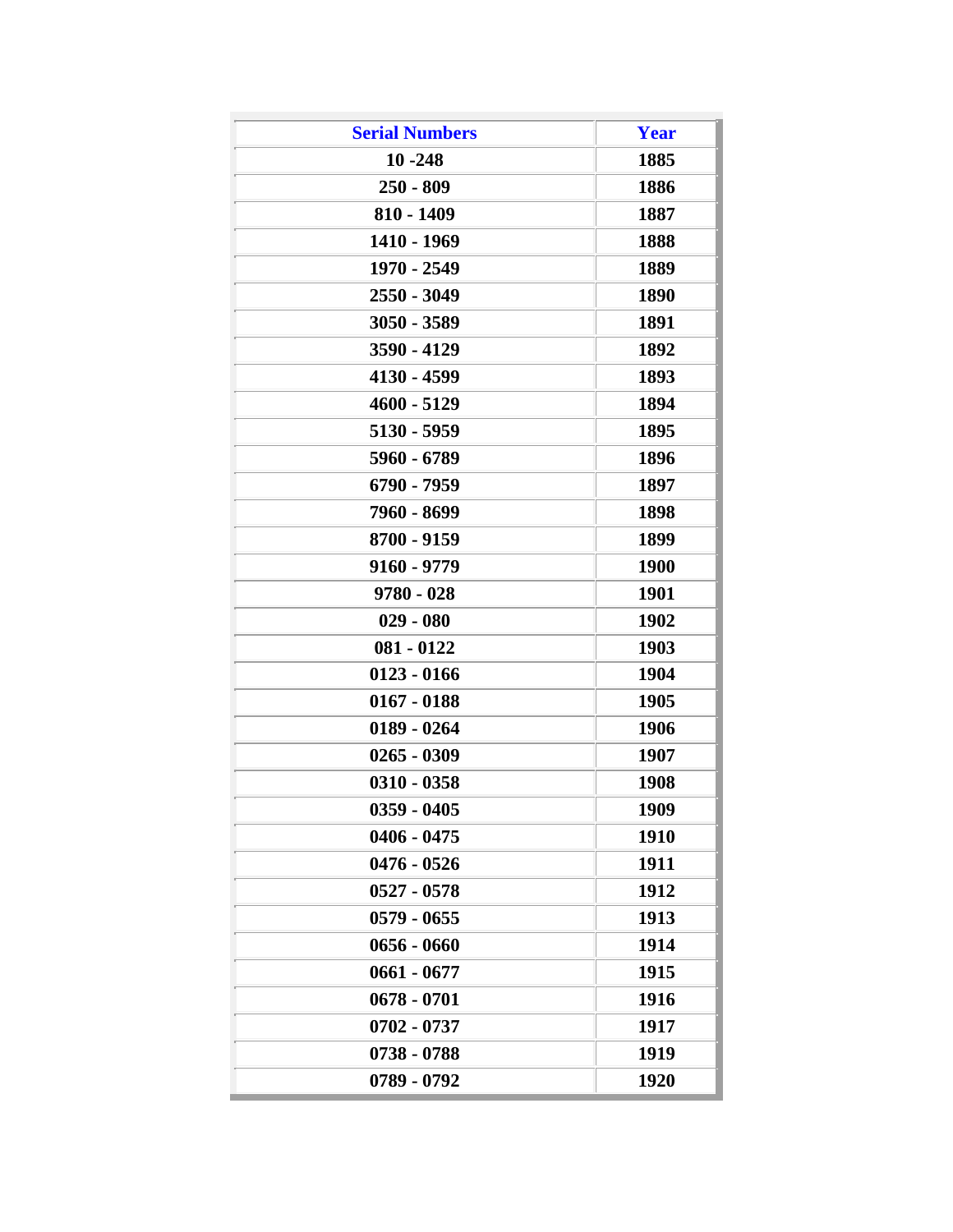| 0793 - 0831   | 1921 |
|---------------|------|
| 0832 - 0842   | 1922 |
| $0843 - 0851$ | 1923 |
| $0852 - 0853$ | 1924 |
| $0854 - 0863$ | 1925 |
| $0864 -$      | 1926 |

# **Buffet Saxophones:**

| <b>Serial Numbers (Approx.)</b> | Year |
|---------------------------------|------|
| 244 - 791                       | 1868 |
| 792 - 1059                      | 1870 |
| $1060 - 1970$                   | 1872 |
| 1971 - 2492                     | 1875 |
| 2493 - 2787                     | 1876 |
| 2788 - 2924                     | 1877 |
| 2925 - 3444                     | 1878 |
| 3445 - 3819                     | 1879 |
| 3820 - 4118                     | 1880 |
| 4119 - 4653                     | 1881 |
| 4654 - 5223                     | 1882 |
| 5224 - 5775                     | 1883 |
| 5776 - 6226                     | 1884 |
| 6227 - 8199                     | 1885 |
| 8200 - 8499                     | 1889 |
| 8500 - 9499                     | 1890 |
| 9500 - 10499                    | 1892 |
| 10500 - 10999                   | 1894 |
| 11000 - 11499                   | 1895 |
| 11500 - 11999                   | 1896 |
| 12000 - 12499                   | 1897 |
| 12500 - 13499                   | 1898 |
| 13500 - 13999                   | 1900 |
| 14000 - 14999                   | 1901 |
| 15000 - 15499                   | 1903 |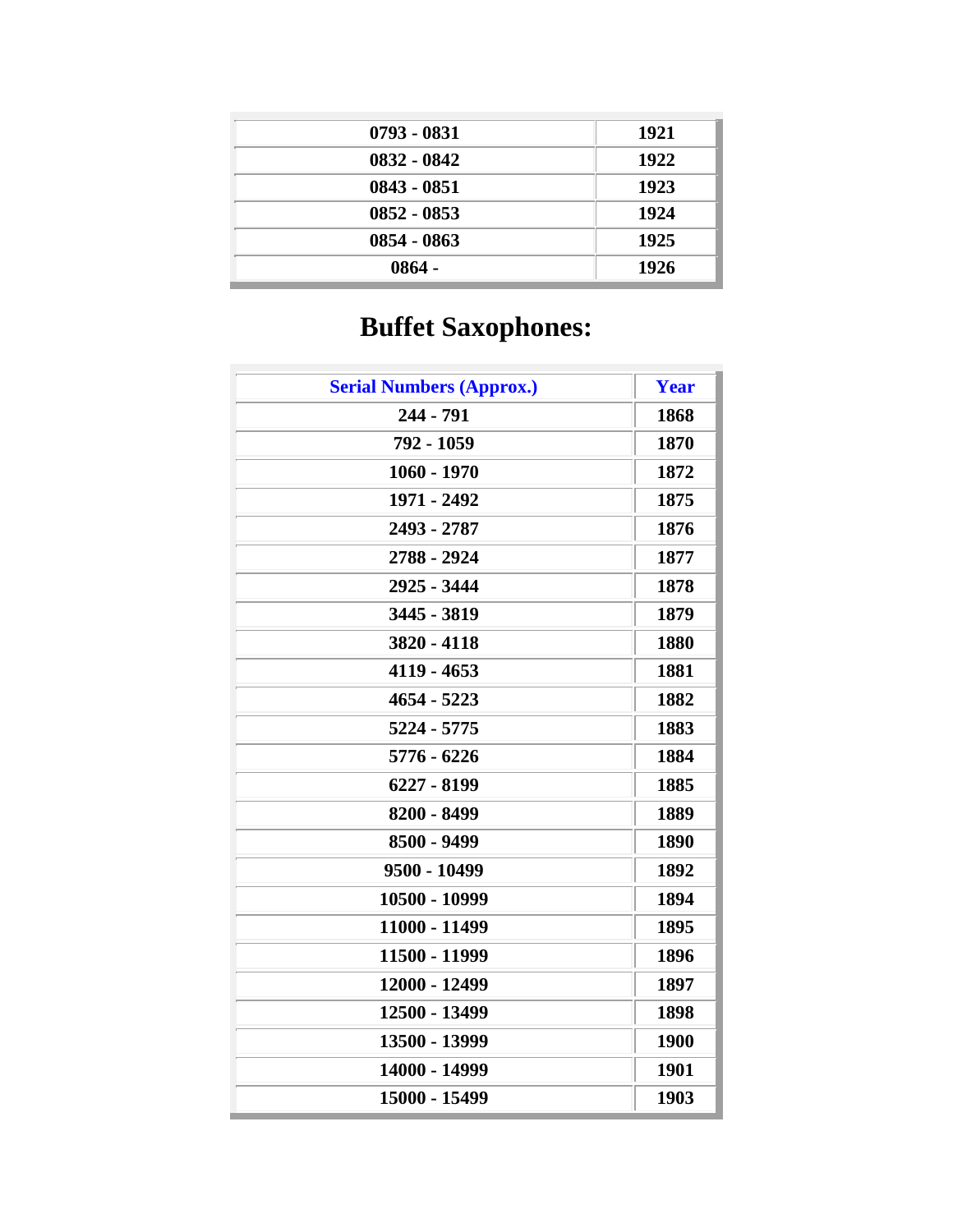| 15500 - 16499<br>16500 - 16999<br>17000 - 17499<br>17500 - 17999<br>18000 - 18499 | 1904<br>1905<br>1906 |
|-----------------------------------------------------------------------------------|----------------------|
|                                                                                   |                      |
|                                                                                   |                      |
|                                                                                   |                      |
|                                                                                   | 1907                 |
|                                                                                   | 1908                 |
| 18500 - 19499                                                                     | 1909                 |
| 19500 - 19999                                                                     | 1910                 |
| 20000 - 20499                                                                     | 1911                 |
| 20500 - 21999                                                                     | 1912                 |
| 22000 - 22499                                                                     | 1913                 |
| 22500 - 22999                                                                     | 1914                 |
| 23000 - 23499                                                                     | 1916                 |
| 23500 - 23999                                                                     | 1917                 |
| 24000 - 24499                                                                     | 1919                 |
| 24500 - 24999                                                                     | 1920                 |
| 25000 - 25999                                                                     | 1921                 |
| 26000 - 26499                                                                     | 1922                 |
| 26500 - 26999                                                                     | 1923                 |
| 27000 - 27999                                                                     | 1924                 |
| 28000 - 28499                                                                     | 1925                 |
| 28500 - 29423                                                                     | 1926                 |
| 29424 -                                                                           | 1927                 |
| 2925 - 3114                                                                       | 1952                 |
| 3115 - 3389                                                                       | 1953                 |
| 3390 - 3762                                                                       | 1954                 |
| $3763 - 4225$                                                                     | 1955                 |
| 4226 - 4816                                                                       | 1956                 |
| 4817 - 5391                                                                       | 1957                 |
| 5392 - 6171                                                                       | 1958                 |
| 6172 - 6807                                                                       | 1959                 |
| 6808 - 7415                                                                       | 1960                 |
| 7416 - 8655                                                                       | 1961                 |
|                                                                                   |                      |
| 8656 - 9668                                                                       | 1962                 |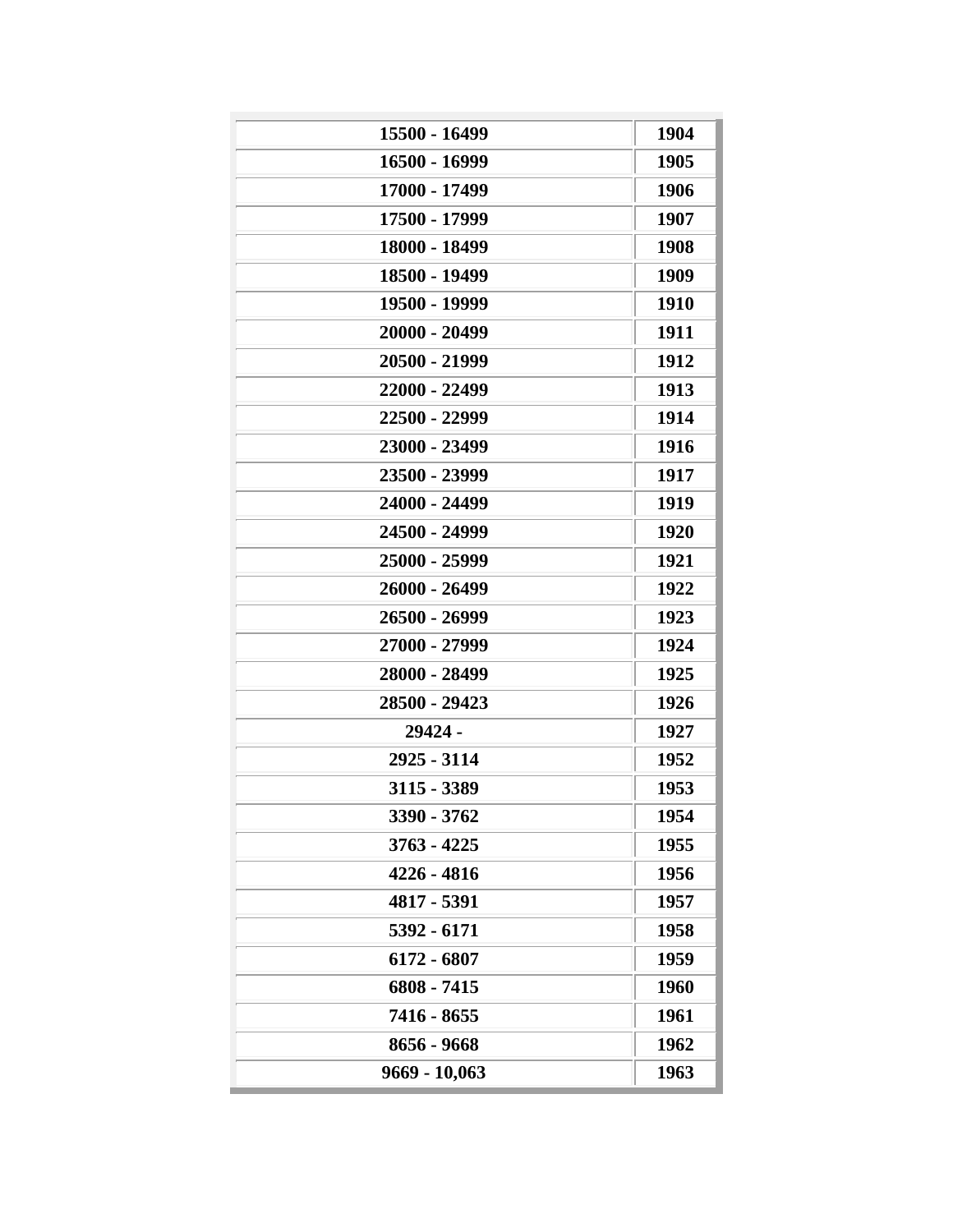| 10,064 - 11,748   | 1964 |
|-------------------|------|
| 11,749 - 12,777   | 1965 |
| 12,778 - 13,775   | 1966 |
| 13,776 - 14,486   | 1967 |
| 14,487 - 15,346   | 1968 |
| 15,347 - 16,322   | 1969 |
| 16,323 - 17,318   | 1970 |
| 17,319 - 18,454   | 1971 |
| 18,455 - 19,786   | 1972 |
| 19,787 - 21,440   | 1973 |
| 21,441 - 22,686   | 1974 |
| 22,687 - 24,416   | 1975 |
| 24,417 - 26,150   | 1976 |
| 26,151 - 27,279   | 1977 |
| 27,280 - 28,732   | 1978 |
| 28,733 - 30,189   | 1979 |
| $30,190 - 31,538$ | 1980 |
| 31,539 - 32,960   | 1981 |
| 32,961 - 33,923   | 1982 |
| 33,924 - 34,663   | 1983 |
| 34,664 - 35,732   | 1984 |
| $35,733 -$        | 1985 |

**Jean Louis Buffet was already making musical instruments as early as the 1840's. In 1871, Leon Crampon became a partner. If you come across an "F" preceding the serial number of an R13, this indicates that the instrument has been built to an A442 - A444 and is intended for use by European ensembles. The R13 was designed by Robert Carree, the head acoustician for Buffet (c. 1950). This may have been the first intentional use of the so-called "poly-cylindrical" bore design of the Buffet clarinet. It became the prototype for all future Buffet clarinet designs from that point onward. As a result, it may be safely assumed that anything from #61,000 was manufacturered with this design in mind. Many of the documents which contained accurate information regarding serial numbers have been lost and as a result, there is a gap from 1946 - 1957. Buffet states, however, that approximately 3000 units per year were manufactured during this period.**

**If you note any discrepancies, or have additional information concerning this company, we would appreciate it VERY much if you would pass it on to The Music Trader. Thank you!**